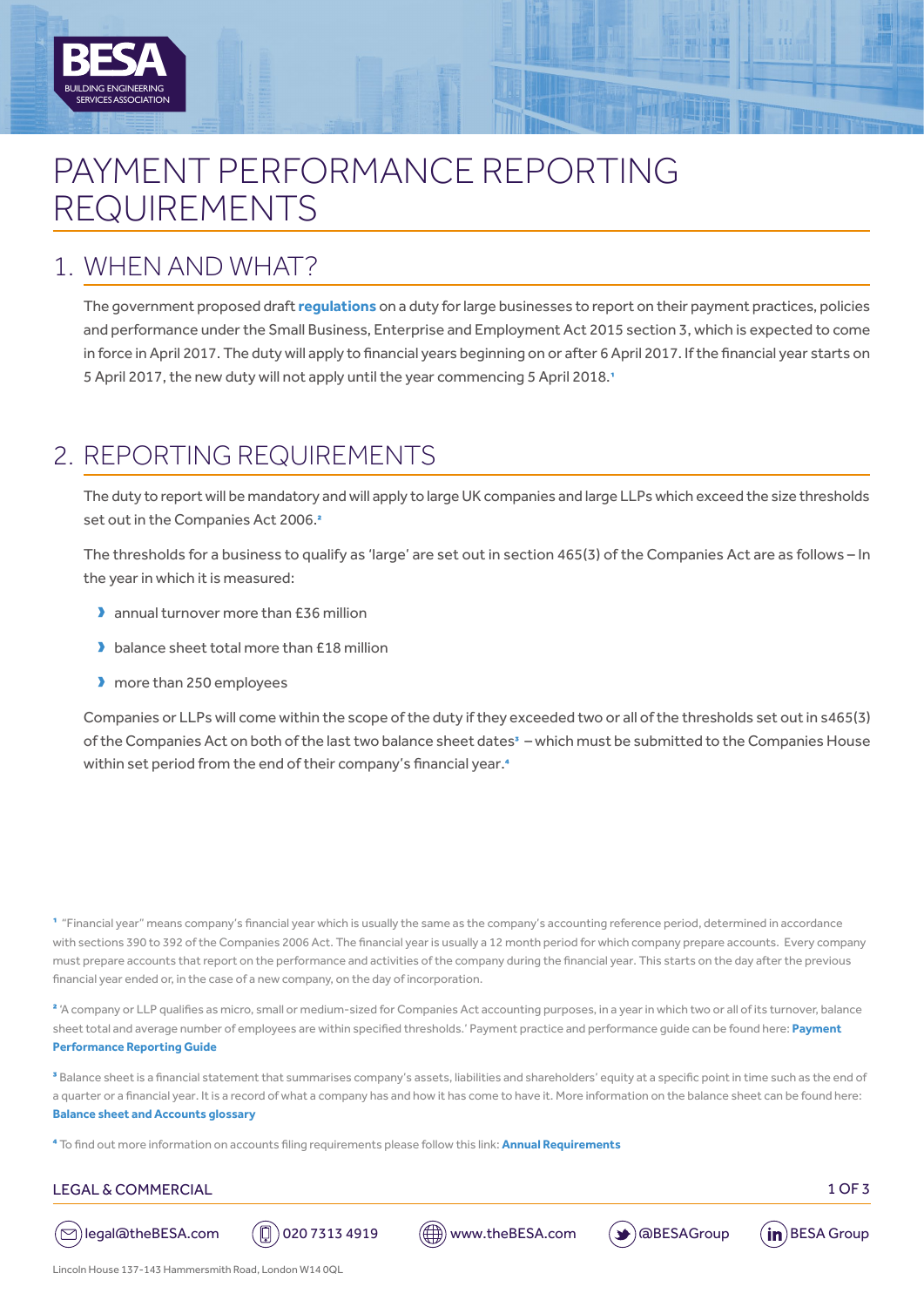### 3. DUTY TO REPORT ON PAYMENT PRACTICES AND PERFORMANCE

The requirement is part of the Government's efforts to support small and medium sized businesses. Large companies and large limited liability partnerships, or LLPs, will be required to publish information about their payment practices and performance twice per financial year.

They will be required to report on the following:

- I Their payment terms and any changes to standard payment terms
- If Their business process for resolution of disputes related to payment
- I Their average time taken to pay invoices from the date of receipt of invoice
- $\blacktriangleright$  The percentage of invoices they pay in:
	- 30 days or less;
	- between 31 and 60 days; and
	- beyond 60 days
- Proportion of invoices due within the reporting period which were not paid within agreed payment terms
- D Whether a business offers e-invoicing and supply chain finance
- Dubther the business's practices and policies cover deducting sums from payments as a charge for remaining on a supplier's list, and whether they have done this in the reporting period
- Dubther the business is a member of a payment code, and a name of the code

# 4. WHAT ARE THE PENALTIES FOR FAILURE TO COMPLY?

Under the Regulations, the failure to publish a report will constitute a criminal offence, for which both the business and its directors, or members in LLP, will be liable to a fine (unlimited) on summary conviction. However, the directors and members of an LLP will not be personally liable if they can show that they took all reasonable steps to ensure the requirement would have been met.

It will also be an offence for a person knowingly or recklessly to publish a report, information or statement that is materially misleading, false or deceptive.

#### LEGAL & COMMERCIAL 2 OF 3